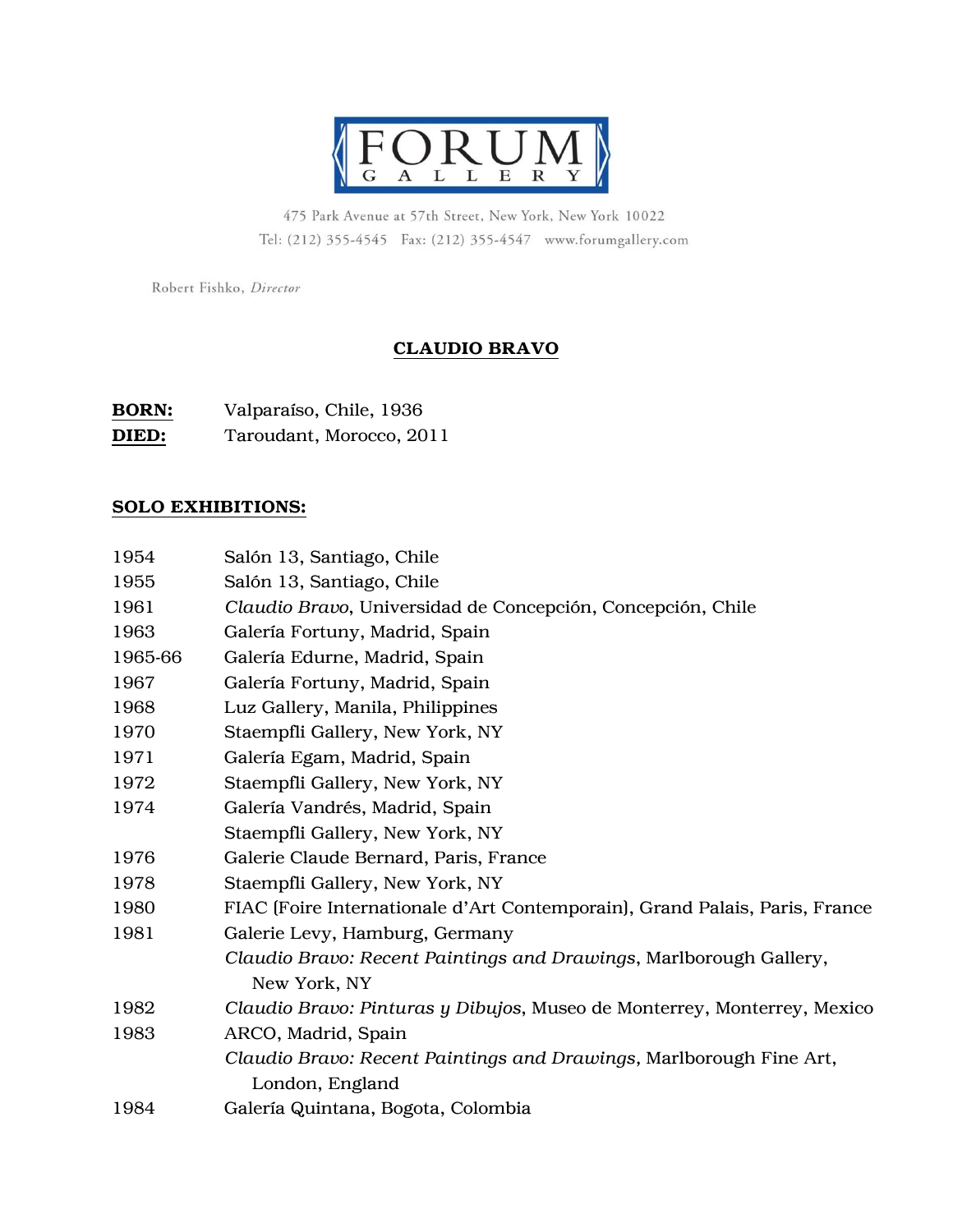|         | Claudio Bravo: Recent Paintings and Works on Paper, Marlborough<br>Gallery, New York, NY                                                                                                                                   |
|---------|----------------------------------------------------------------------------------------------------------------------------------------------------------------------------------------------------------------------------|
| 1985    | Claudio Bravo Pastels, 1985: Still Lifes, Marlborough Gallery,                                                                                                                                                             |
|         | New York, NY                                                                                                                                                                                                               |
| 1987    | Marlborough Fine Art, Tokyo, Japan                                                                                                                                                                                         |
| 1987-88 | Claudio Bravo: Painter and Draftsman, Elvehjem Museum of Art,<br>University of Wisconsin-Madison, Madison, WI; Meadows Museum,<br>Southern Methodist University, Dallas, TX; Museum of Art, Duke<br>University, Durham, NC |
| 1989    | Claudio Bravo: Recent Paintings and Drawings, Marlborough<br>Gallery, New York, NY                                                                                                                                         |
| 1991    | Claudio Bravo: Works on Paper, Marlborough Gallery, New York, NY                                                                                                                                                           |
| 1992    | Claudio Bravo, FIAC, Grand Palais, Paris, France                                                                                                                                                                           |
| 1993    | Claudio Bravo, Carlsten Art Gallery, University of Wisconsin-Stevens<br>Point, Madison, WI                                                                                                                                 |
| 1993-94 | Marbella en la Obra de Claudio Bravo, Museo del Grabado Español<br>Contemporáneo, Granada, Spain                                                                                                                           |
| 1994    | Claudio Bravo, Museo Nacional de Bellas Arte, Santiago, Chile                                                                                                                                                              |
| 1995    | Claudio Bravo, Galería Marlborough, Madrid, Spain                                                                                                                                                                          |
| 1997    | Claudio Bravo: Wrapped Packages, Bass Museum of Art, Miami Beach, FL                                                                                                                                                       |
| 1998    | Claudio Bravo, Marlborough Gallery, New York, NY                                                                                                                                                                           |
| 1999-20 | Claudio Bravo: Obras Recientes, Marlborough Gallery, Madrid, Spain;<br>Marlborough Gallery, Boca Raton, Florida; Marlborough Gallery,<br>New York, NY; and Galeria A.M.S. Marlborough, Santiago, Chile                     |
| 2001    | Claudio Bravo: Oeuvres Recentes, Marlborough Monaco, Monaco                                                                                                                                                                |
| 2003    | Claudio Bravo: Still Life, Marlborough Gallery, New York, NY                                                                                                                                                               |
| 2004    | Claudio Bravo et le Maroc, Institut du Monde Arabe, Paris, France                                                                                                                                                          |
| 2005    | Pastel Society of America Board of Directors Exhibition: Hall of<br>Fame Honoree, The Pastel Society of America, New York, NY<br>Claudio Bravo, The Butler Institute of America Art, Youngstown, OH                        |
| 2006    | Claudio Bravo, Naples Museum of Art, Naples, FL<br>Claudio Bravo: Pinturas y Dibujos, Marlborough Madrid, Madrid, Spain;<br>Marlborough Fine Art, London, England; Marlborough Monaco, Monte<br>Carlo, Monaco              |
|         | Claudio Bravo: Peintures, Château de Chenonceau, Chenonceaux, France                                                                                                                                                       |
|         | Claudio Bravo: Oleos, pasteles y dibujos, Gallería A.M.S. Marlborough,<br>Santiago, Chile                                                                                                                                  |
| 2007    | Claudio Bravo, Museo de Arte Contemporáneo de Monterrey,                                                                                                                                                                   |
|         | Monterrey, Nuevo León, Mexico; Espace Bellevue, Biarritz, France                                                                                                                                                           |
|         | Claudio Bravo, La Bienale di Venezia: 52 Esposizione Internazionale<br>d'Arte, Museo Diocesano, Chiostro di Sant'Apollonia, Venice, Italy                                                                                  |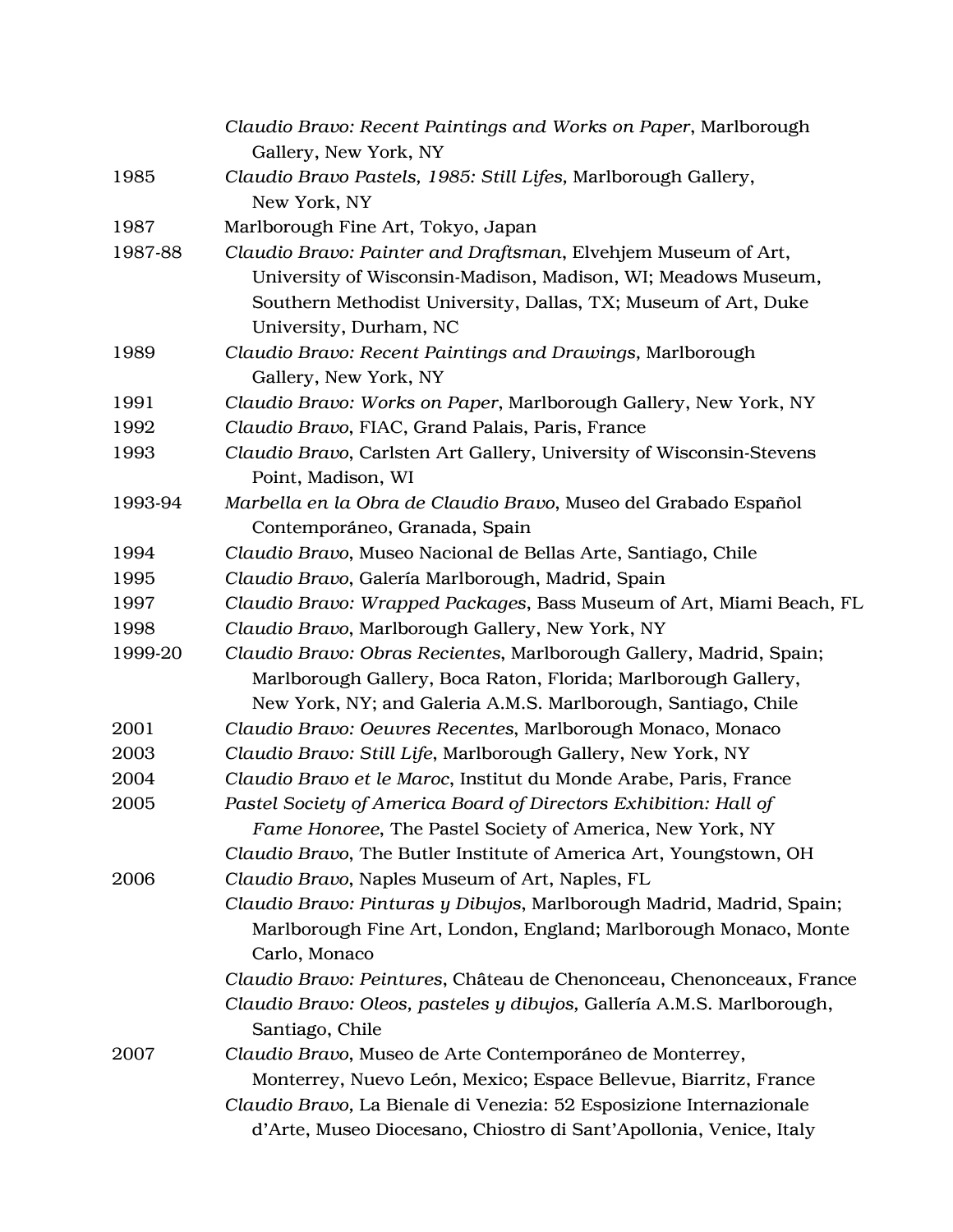| 2008    | Claudio Bravo: Recent Work, Marlborough Gallery, New York, NY       |
|---------|---------------------------------------------------------------------|
| 2008-09 | Claudio Bravo: A Bestiary, Marlborough Gallery, New York, NY        |
| 2010    | Claudio Bravo: Recent Work, Marlborough Chelsea, New York, NY       |
| 2011    | Claudio Bravo, Museo de Artes Visuales, Santiago, Chile             |
|         | Claudio Bravo: The Chilean Years, 1951-1960, Corporación Cultural   |
|         | de Las Condes, Santiago, Chile                                      |
| 2012    | Claudio Bravo: Sojourn in Manila, Metropolitan Museum of Manila,    |
|         | Manila, Philippines                                                 |
| 2013    | Claudio Bravo: 1936-2011, Marlborough Gallery, New York, NY         |
| 2016    | Claudio Bravo: Selected Works from the Estate, Marlborough Gallery, |
|         | New York, NY                                                        |
| 2021    | Claudio Bravo, Forum Gallery, New York, NY                          |

## SELECTED GROUP EXHIBITIONS:

| 1971 | Art of Dream, La Jolla Museum of Art, La Jolla, CA                                                                                      |
|------|-----------------------------------------------------------------------------------------------------------------------------------------|
| 1972 | Documenta 5, Kassel Germany                                                                                                             |
|      | Humor, Satire and Irony, Art Center, The New School for Social<br>Research, New York, NY                                                |
|      | Sharp Focus Realism, Sidney Janis Gallery, New York, NY                                                                                 |
|      | La Paloma, Galería Vandrés, Madrid, Spain                                                                                               |
| 1973 | Artistes hyper-realistes, Galerie des Quatre Mouvements, Paris, France                                                                  |
|      | Hyper-realisme: maîtres américains et européens, Galerie Isy Brachot,<br>Brussels, Belgium                                              |
|      | Contemporary Spanish Realists, Marlborough Fine Art, London,<br>England                                                                 |
|      | Réalisme Relativiste, Palais des Beaux-Arts, Brussels, Belgium                                                                          |
|      | Tropic of Cancer - Tropic of Capricorn, Contemporary Latin American                                                                     |
|      | Art, University of Massachusetts, Amherst, MA                                                                                           |
|      | Super Realist Vision, De Cordoba Museum, Lincoln, MA                                                                                    |
|      | Jovenes en torno a la figuracíon, Torre del Merino IV Exposición de                                                                     |
|      | Arte Actual, Santillana del Mar, Madrid Spain                                                                                           |
| 1974 | Ars 1974: Alternatives of Realism, The Fine Arts Academy of Finland,                                                                    |
|      | Helsinki, Finland                                                                                                                       |
|      | Drawings, Nancy Hoffman Gallery, New York, NY                                                                                           |
|      | Kijken naar de werkelijkheid, Amerikaanse Hyperrealisten-Europese<br>realisten, MuseumBoymans-van Beuningen, Rotterdam, The Netherlands |
| 1976 | Modern Portraits: The Self and Others, Wildenstein & Co., New York, NY                                                                  |
|      | Aspects of Realism, Rothman's of Pall Mall, Stratford, Ontario; traveled to<br>thirty Canadian museums (through 1978)                   |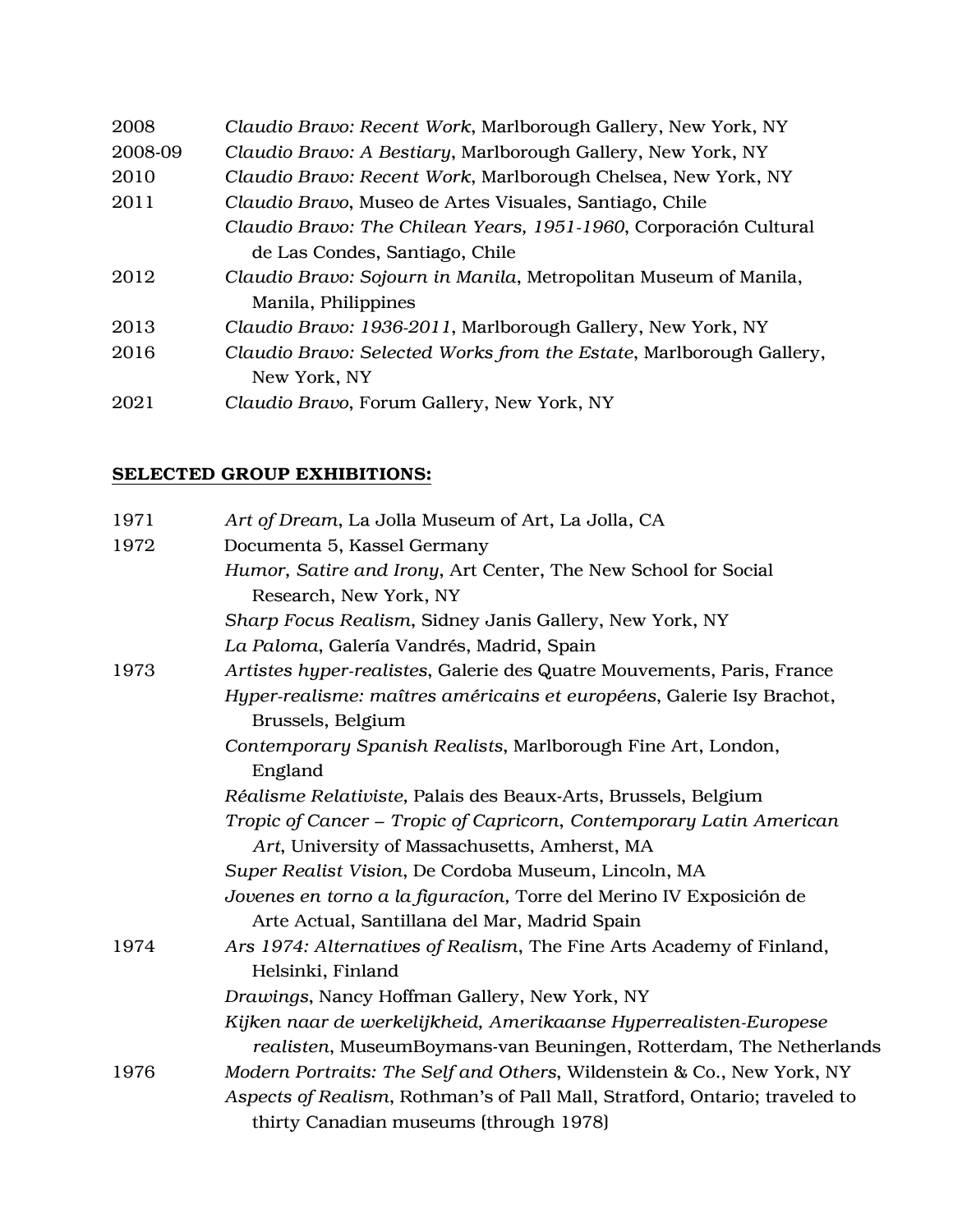| 1977 | Illusion and Reality, Australian National Gallery; traveled to seven<br>Australian museums (through 1978)                                                                        |
|------|----------------------------------------------------------------------------------------------------------------------------------------------------------------------------------|
| 1979 | Figurative/Realist Art, Marlborough Gallery; a concurrent exhibition with<br>Brooke Alexander, Terry Dintefass, Fischbach, Alan Frumkin, and<br>Kornblee Galleries, New York, NY |
| 1980 | Realism and Latin American Painting: The Seventies, Center for Inter-<br>American Relations, New York, NY; Museo de Monterrey, Monterrey,<br>Mexico                              |
|      | Latin American Paintings, Latin American Gallery, Metropolitan Museum<br>and Art Center, Miami, FL                                                                               |
|      | Printed Art: A View of Two Decades, The Museum of Modern Art, New<br>York, NY                                                                                                    |
| 1981 | International Contemporary Art, Museo Rufino Tamayo, Mexico City,<br>Mexico                                                                                                      |
| 1982 | Drawings, Nohra Haime Gallery, New York, NY                                                                                                                                      |
|      | Forty-Eighth Carnegie International Exhibition, Museum of Art, Carnegie                                                                                                          |
|      | Institute, Pittsburgh, PA; Seattle Art Museum, Settle, WA                                                                                                                        |
|      | Homo-Sapiens: The Many Images, The Aldrich Museum of Contemporary<br>Art, Ridgefield, CT                                                                                         |
|      | Important Paintings by European Figurative Artists, F.I.A.C., Grand<br>Palais, Paris, France                                                                                     |
| 1983 | Nummer 6, Herbst '83, Galerie Levy, Hamburg, Germany                                                                                                                             |
| 1984 | International Masters of Contemporary Figuration, Marlborough Fine<br>Art, Tokyo, Japan                                                                                          |
| 1985 | 16 <sup>th</sup> Annual Invitational Contemporary Narrative Figurative Painting,<br>Payne Gallery of Art, Moravian College, Bethlehem, PA                                        |
|      | El Desnudo: Oleos, Dibujos, Esculturas, Galeria Alfred Wild, Bogota,<br>Colombia                                                                                                 |
|      | Nummer 8, Herbst '85, Galerie Levy, Hamburg, Germany                                                                                                                             |
|      | Plastica Chilena Horizonte Universal, Museo Nacional de Bellas Artes,<br>Santiago, Chile                                                                                         |
|      | Pastels, Nohra Haime Gallery, New York, NY                                                                                                                                       |
|      | The Classic Tradition in Painting and Sculpture, The Aldrich Museum of<br>Contemporary Art, Ridgefield, CT                                                                       |
|      | Twentieth-Century American and European Artists, Claude Bernard<br>Gallery, New York, NY                                                                                         |
| 1986 | The Foundation Veranneman Invites Marlborough, Foundation                                                                                                                        |
|      | Veranneman, Kruishoutem, Belgium (through 1987)                                                                                                                                  |
| 1987 | The First America: Selections from the Nancy Sayles Day Collection of                                                                                                            |
|      | Latin American Art, Center for Inter-American Relations, New York, NY                                                                                                            |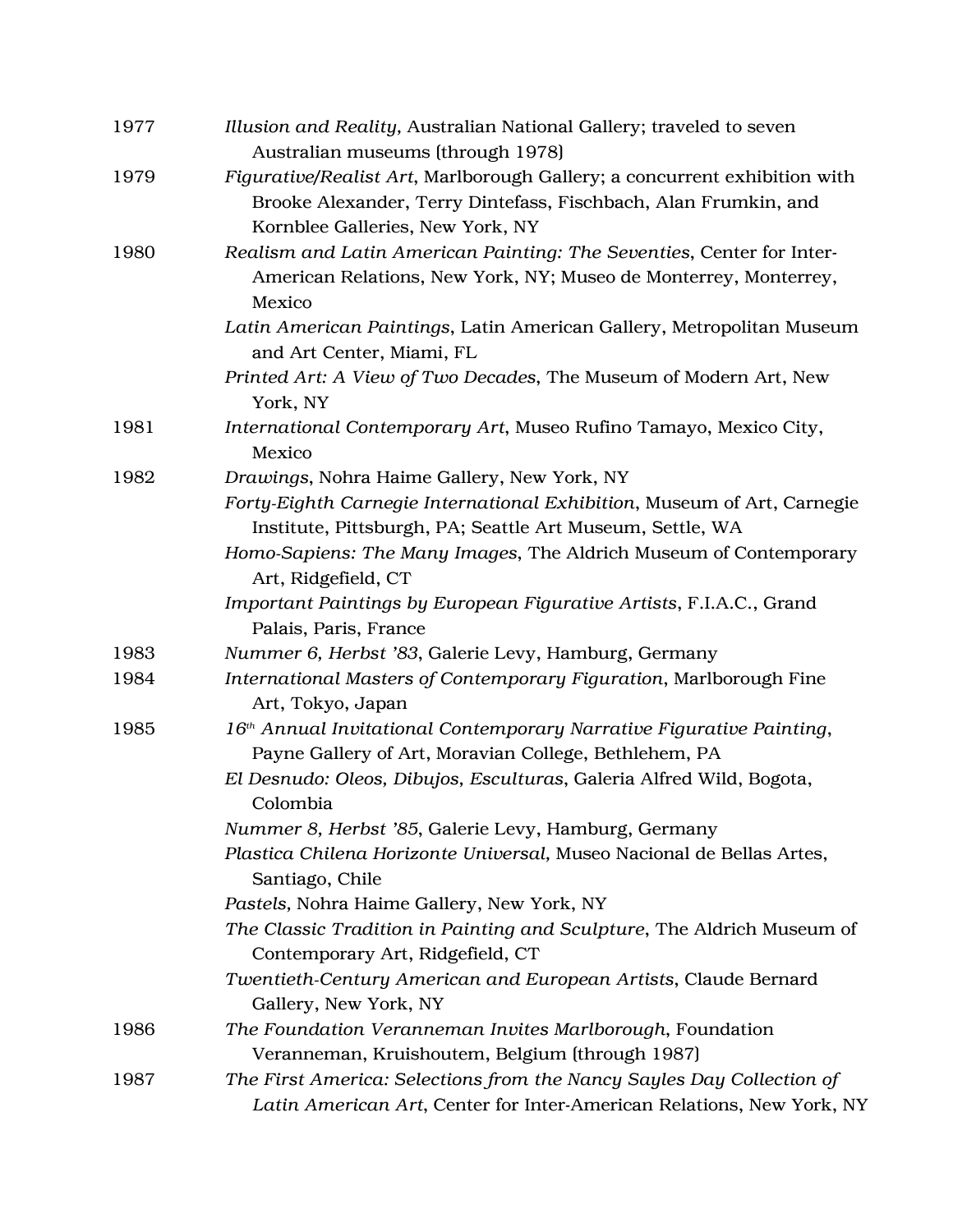|      | Recent Developments in Latin American Drawing, The Art Institute of<br>Chicago, IL                                                                                                                                   |
|------|----------------------------------------------------------------------------------------------------------------------------------------------------------------------------------------------------------------------|
|      | Recent Works by Arikha, Bacon, Botero, Bravo, Grooms, Katz, Kitaj,<br>López García, Mason, Rivers, Welliver, Marlborough Gallery,<br>New York, NY                                                                    |
| 1988 | Visions/Revisions: A Contemporary Representation, Marlborough<br>Gallery, New York, NY                                                                                                                               |
|      | Nummer 9, Herbst '88, Galerie Levy, Hamburg, Germany                                                                                                                                                                 |
| 1989 | Art in Latin America: The Modern Era, 1820-1980, The Hayward Gallery,<br>London, England                                                                                                                             |
| 1990 | Ocho Artistas Latinoamericanos, Galería Fernando Quintana, Bogotá,<br>Colombia                                                                                                                                       |
|      | Marlborough en Pelaires, Centre Cultural Contemporani Pelaires, Palma<br>de Mallorca, Spain                                                                                                                          |
| 1991 | Realismos: Arte Contemporáneo Español, Ashai Shimbun, Nihonbashi<br>Takashimaya, Tokyo, Japan; Nanha Takashimago, Osaka, Japan;<br>Shijo Takashimaga, Kioto, Japan; Takashimaya, Yokohama, Japan                     |
|      | Latin American Drawings Today, San Diego Museum of Art, San<br>Diego, CA                                                                                                                                             |
|      | Selections from Mary Crosby Kemper Collection, Kansas City Art<br>Institute, Kansas City, MO                                                                                                                         |
|      | Paintings, Sculpture and Works on Paper by: Abakanowicz, Arikha,<br>Auerbach, Bacon, Botero, Bravo, Grooms, Katz, Kitaj, Lipchitz,<br>López García, Rivers, Schwitters, Valdes, Marlborough Gallery,<br>New York, NY |
| 1992 | Jardín de Vidrio, Galería Leandro Navarro, Madrid, Spain                                                                                                                                                             |
| 1993 | Drawings III, Koplin Gallery, Santa Monica, CA                                                                                                                                                                       |
| 1994 | The Human Body, Nohra Haime Gallery, New York, NY                                                                                                                                                                    |
|      | Debut: Selections from the Permanent Collection of the Kansas City<br>Art Institute, Kemper Museum of Contemporary Art and Design,<br>Kansas City, MO                                                                |
| 1995 | 3 Continents: Botero, Bravo, Rivers, Valdés, A.M.S. Marlborough,<br>Santiago, Chile                                                                                                                                  |
|      | Bravo/Tamayo/Toledo, Marlborough Graphics, New York, NY                                                                                                                                                              |
| 1996 | Paper Visions: A Biennial Exhibition of Works on Paper by 24                                                                                                                                                         |
|      | Contemporary Latin American Artists, Housatonic Museum of Art,<br>Bridgeport, CT                                                                                                                                     |
|      | Latin Viewpoints into the Mainstream, Nassau County Museum of Art,<br>Roslyn Harbor, NY                                                                                                                              |
|      | Su Carta, Galleria d'Arte il Gabbiano, Rome, Italy                                                                                                                                                                   |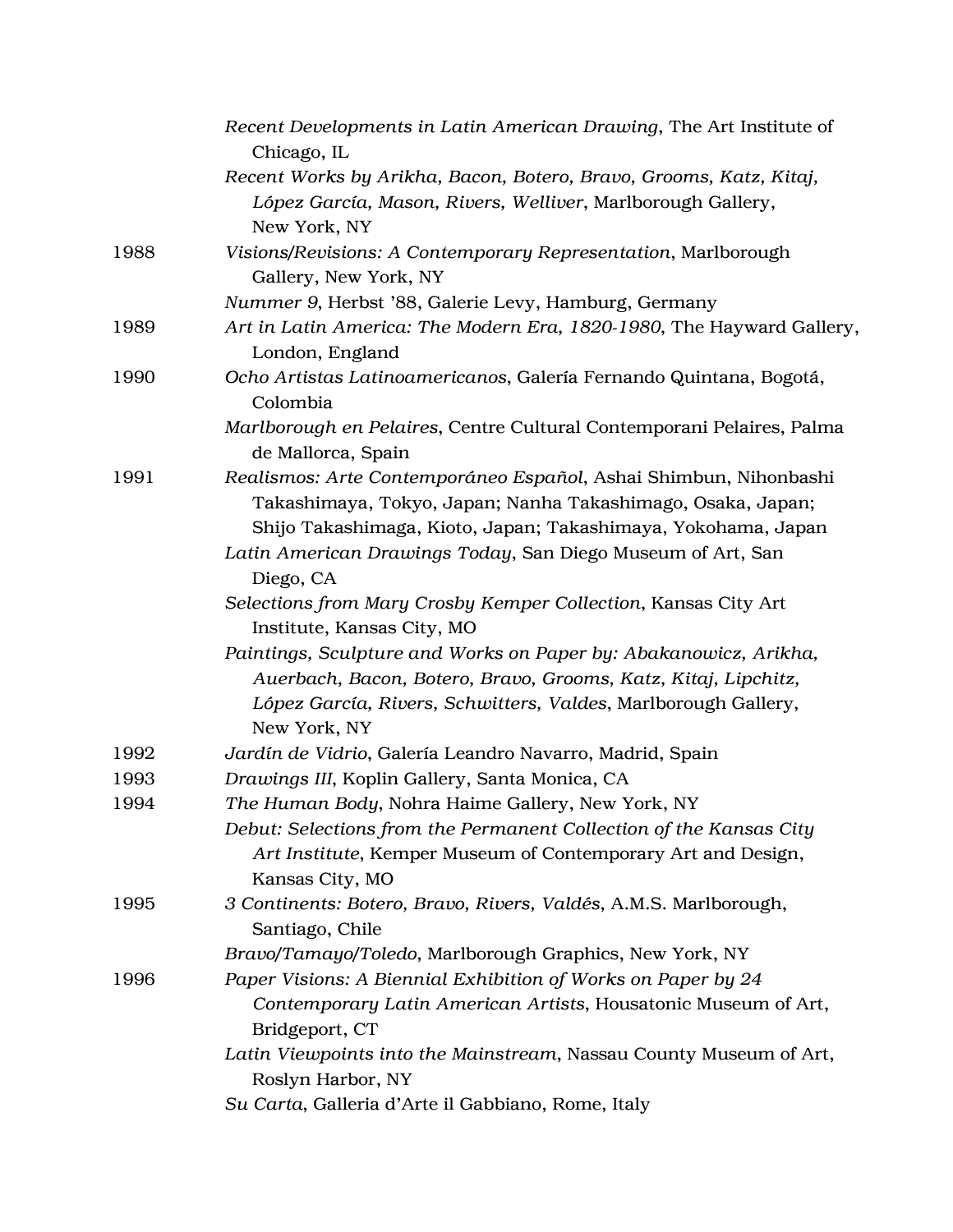| 1998    | Forma y Figuracion: obras maestras de la coleccion Blake-Purnell,<br>Museo Guggenheim, Bilbao, Spain |
|---------|------------------------------------------------------------------------------------------------------|
| 2001    | Latin American Art: La Belleza y la Fuerza, The Elkon Gallery, New York, NY                          |
|         | Between Earth and Heaven: New Classical Movements in the Art of                                      |
|         | Today, Museum voor Moderne Kunst, Ostend, Belgium                                                    |
| 2003    | Transforming the Commonplace, Susquehanna Art Museum, Harrisburg, PA                                 |
|         | A Singular Vision: works from the Melvin Blake & Frank Purnell Collection,                           |
|         | Museum of Fine Arts, Boston, MA                                                                      |
| 2005    | 35th Annual Open Juried Exhibition "For Pastels Only," Pastel Society of                             |
|         | America, The National Arts Club, New York, NY                                                        |
|         | Latin American Still Life: Reflections of Time and Place, El Museo                                   |
|         | del Barrio, New York, NY                                                                             |
|         | Naturaleza Muerta: Latin American Still Life from South Florida                                      |
|         | Collections, Boca Raton Museum of Art, Boca Raton, FL                                                |
| 2007    | International Blitz, Atrium Gallery, St. Louis, MO                                                   |
| 2008    | All I Want for Christmas, Manila Contemporary, Makati City,                                          |
|         | Philippines                                                                                          |
|         | Latin American Art, Marlborough Gallery, New York, NY                                                |
| 2009    | La huella de la fotografía en la nueva pintura realista. La                                          |
|         | aportación valenciana (1963-2005), El Centre de El Carme de                                          |
|         | Valencia, Valencia, Spain                                                                            |
|         | Insights on Still Life: From Matisse & Picasso to Botero & Muñoz                                     |
|         | Vera, Gary Nader Fine Art, Coral Gables, FL                                                          |
| 2010    | Look Again, Marlborough Chelsea, New York, NY                                                        |
|         | 10 ans deja, Marlborough Monaco, Monte Carlo, Monaco                                                 |
| 2011-12 | Le Cabinet de Curiosités, Marlborough Gallery and Steinitz Gallery,                                  |
|         | New York, NY                                                                                         |
| 2013    | Latin Beat, Atrium Gallery, St. Louis, MO                                                            |
| 2015    | Fertility, 33 Orchard, New York, NY                                                                  |
| 2017    | The Appearance of the Real: Fifty Years of Realist Art in Spain                                      |
|         | (1960–2010), Museo Carmen Thyssen, Málaga, Spain                                                     |
| 2019    | Paintings and Sculpture, Marlborough Gallery, New York, NY                                           |
| 2021    | Drawing inspiration, Forum Gallery, New York, NY                                                     |
|         | That Eighties Show, Forum Gallery, New York, NY                                                      |
| 2022    | Perception and Presence in Contemporary Drawing, RISD Museum,                                        |
|         | Rhode Island School of Design, Providence, RI                                                        |
|         | COUPLINGS, Forum Gallery, New York, NY                                                               |